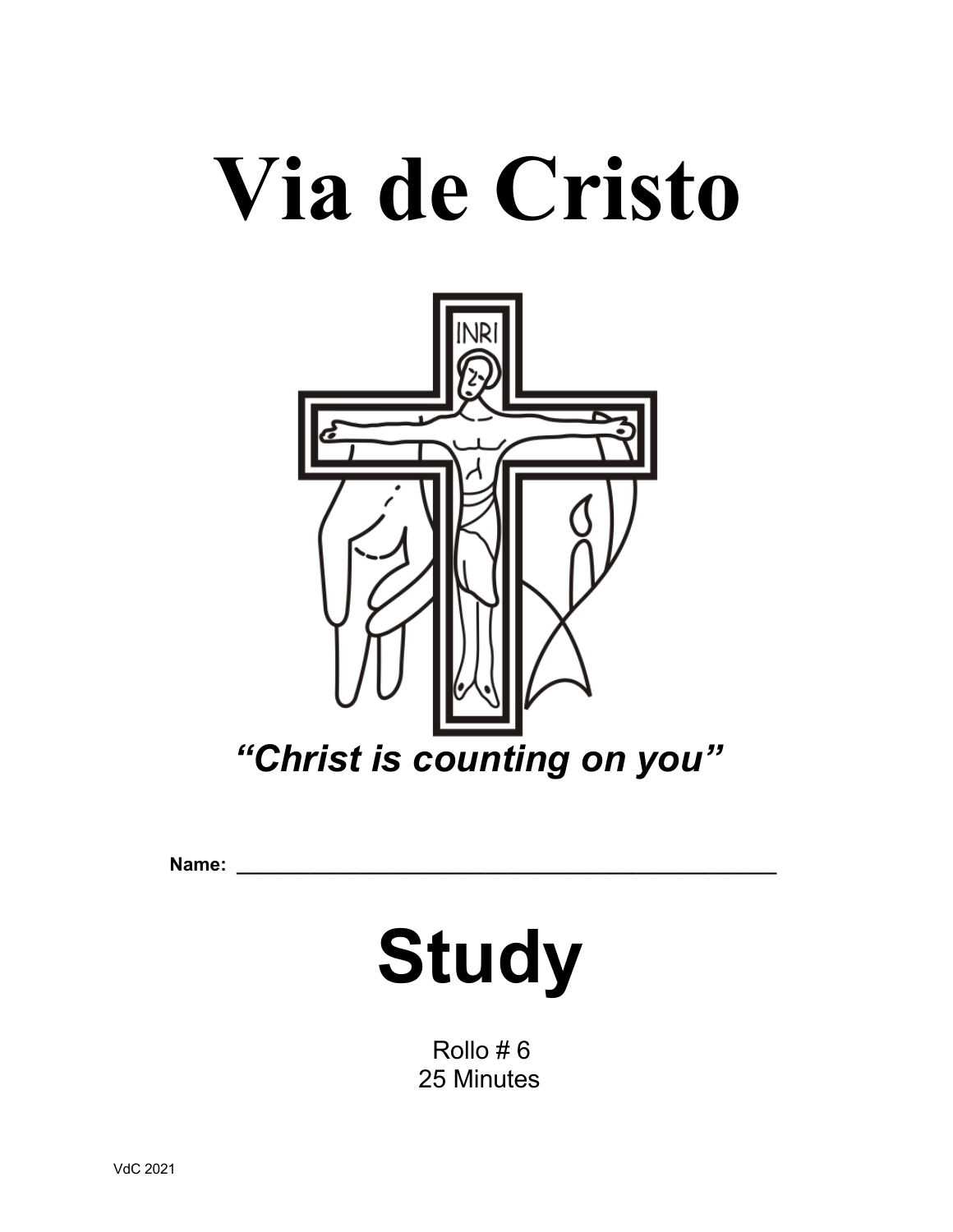### **STUDY**

**Time:** 25 minutes. Content of this rollo is expected to take 20 minutes, allowing for 3-5 minutes of personal examples or testimony.

**Orientation**: Study is the first talk on Saturday. At this point, the participants are familiar with the atmosphere of the Rollo Room and the flow of talks. They have started to build trust at their tables and understand why they were called to the weekend. There may still be some hesitation with the participants, however most should be more relaxed and receptive to the message.

Study further builds on Friday's concepts of living the Christian Ideal through Piety, Laity, and Grace. It is natural for the participants to want to know what will help them strengthen their relationships with God. The goal of Study is to invite the participants to make a conscious decision to learn about God and seek His will in our lives.

**Style**: Study is meant to inspire the participants to learn how to live in grace and accept our need to know God. This talk should be delivered as a gentle reminder that to have a relationship with God, we are compelled to know God. It is not meant to be delivered as a lecture or warning that we do not study enough or that there is a "right" way to study. Participants should be reminded that the best way to study is the one that works for them. The talk should provide helpful ideas for successful ways to build study habits, encouragement for those who are new to study, and personal testimony for overcoming obstacles.

**Objectives**: Study is the second leg of the tripod. The talk should serve as a bridge between the Friday talks and the remaining talks of the weekend. Study leads to Action and Leadership. In our study, we learn more about the Christian Idea and our commitment to God. The objectives for the talk are:

- Christian study is an invitation to know God and further our relationship with Him.
- Christian study is not the same as the study of Christianity.
- There are obstacles to study.
- There are remedies to overcome these obstacles.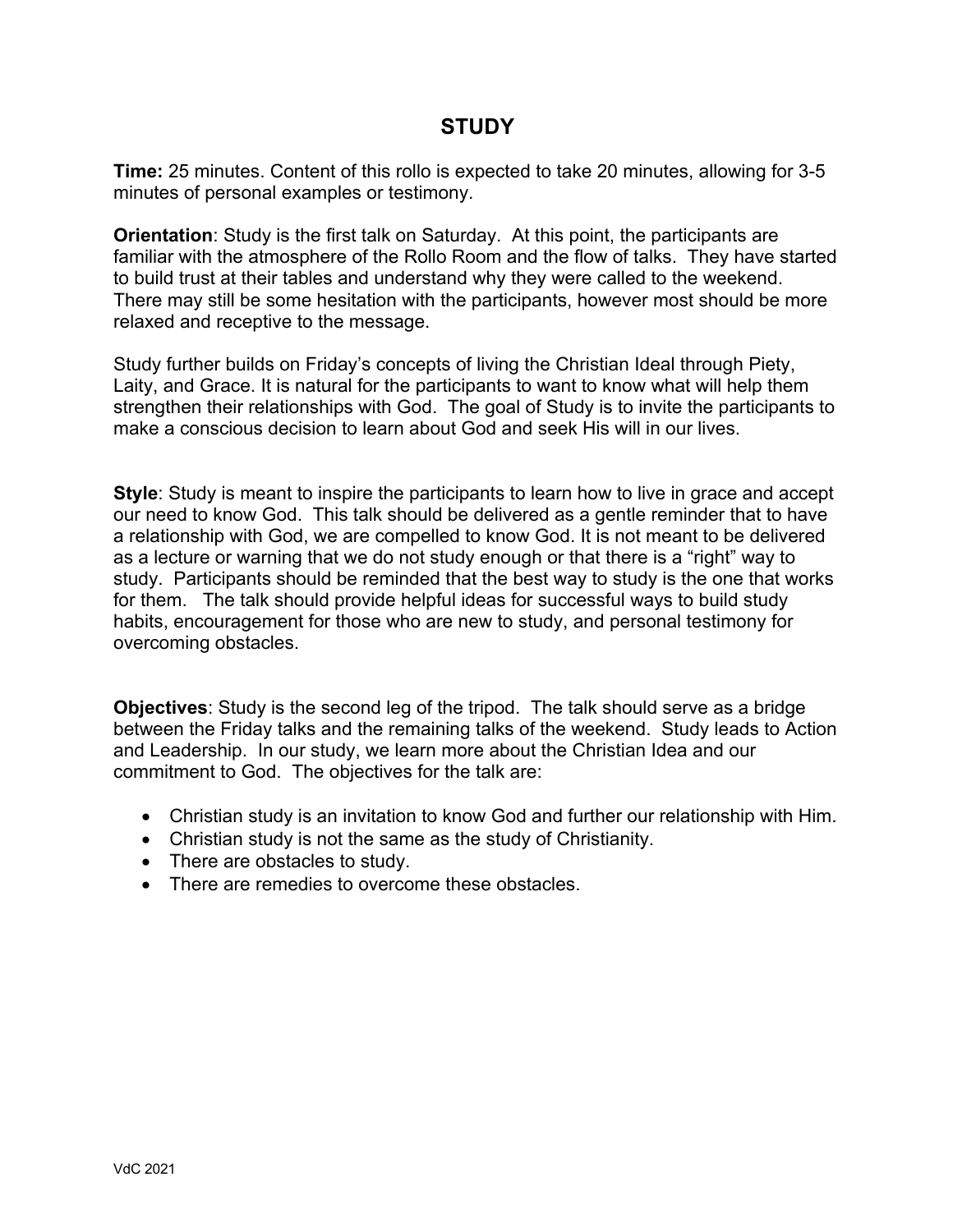**Preparation**: Prepare to write your rollo with prayerful consideration of the above orientation, style, and objectives. Remember, you are delivering God's message through your words. Studying the following verses will provide context and guidance.

Psalm 32:8 Galatians 6:2 I Corinthians 2:13 Romans 10:17 Matthew 25:14-30 I Corinthians 13:11 Luke 2:52-53 John 17:7, 26 John 8:31-32 II Timothy 3:16-17 John 14:23-26 I Peter 5:5 James 1:5 Matthew 5:48 Ephesians 4:24 Matthew 25:14-30

I Corinthians 13:11 John 16:3 John 17:3 John 17:6-8 Hebrews 4:12 Galatians 1:11-24 I John 4:20-21 Romans 2:15-16 Colossians 2:2-3 Isaiah 50:11 Psalm 1:2 Proverbs 11:2 Philippians 2:1-9 1 Corinthians 16:13 Luke 21:33

**Do not include all the verses in your talk.** Pick two to four that speak to you and share them to emphasize your point. The Rector and Spiritual Director may also have verse selections to include.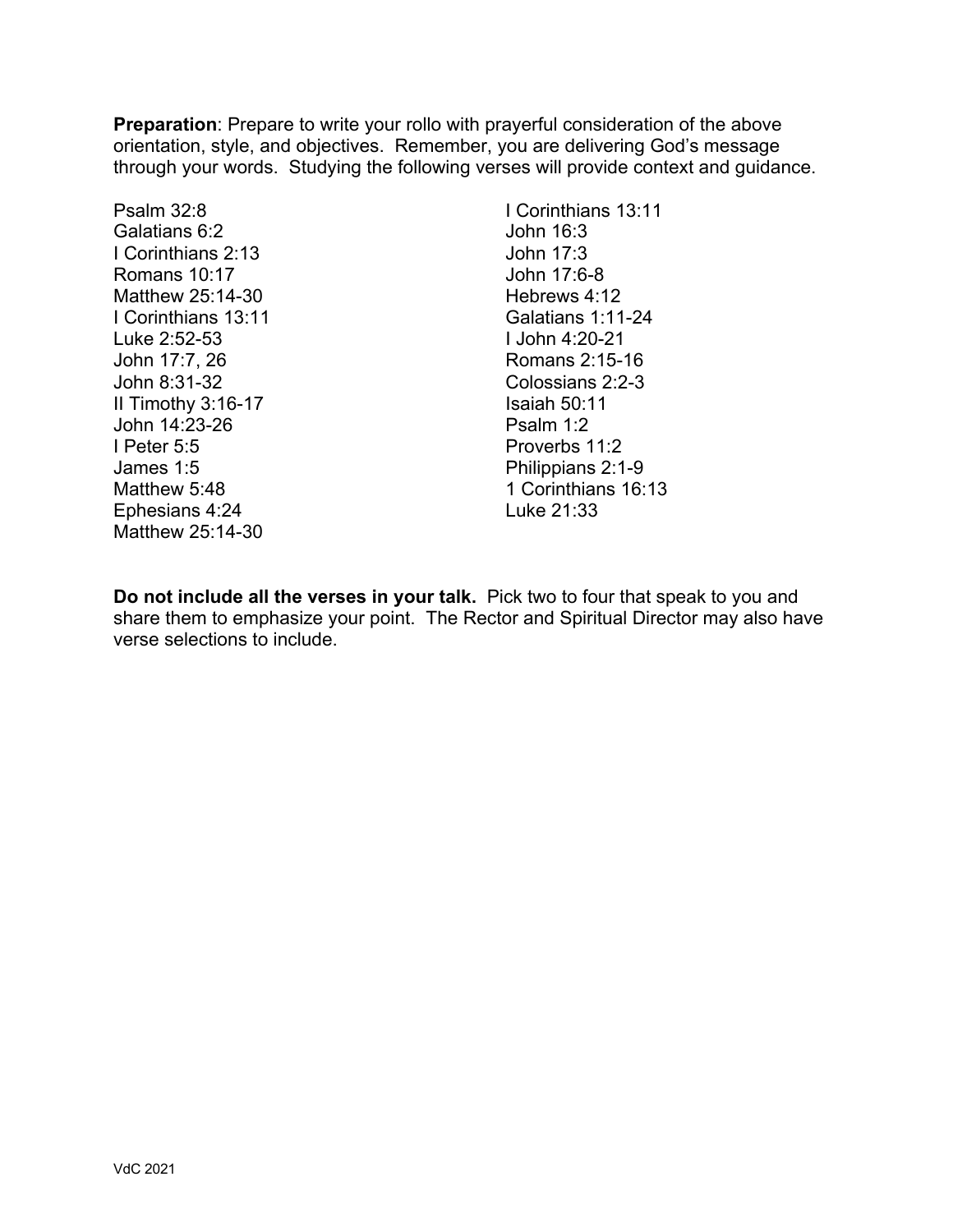#### **1. INTRODUCTION**

The Christian ideal gives purpose and meaning to life. This ideal includes piety (giving our heart), study (giving our mind), and apostolic action (giving our energy).

- A. Christians believe God is part of our lives and our ideal.
- B. Study is the search for knowledge.
- C. God's way, truth, and life is the subject of Christian study.
- D. We can only discern the truth through the power of the Holy Spirit.

#### **2. DEFINITION**

- A. Study is applying our minds to learn.
- B. **Christian study** is the process of learning to know, love and respond to the relationship God desires for us. This enables us to reach our potential as God's children and live our lives reflecting God's will.
- C. There are many forms of study. Jesus is revealed to us in many ways.

#### **3. THE NEED FOR STUDY**

- A. A Christian directs his/her whole life to God. Jesus is the living example of the Christian ideal.
- B. Study is not optional. It is necessary if we are to become who we are created to be.
- C. This requires a profound change:
	- To inform our minds.
	- To transform our hearts.
	- To conform our lives to Christ.
- D. Study is necessary to know God.
	- We are called to a relationship with God. A relationship with someone is impossible without knowing the person.
	- The knowledge that promotes friendship is a living knowledge, not just the facts or things we can recite. It comes from spending time with God and listening to God.
	- This type of knowledge is not taught in a book or a course. It evolves from living our life in relationship with God.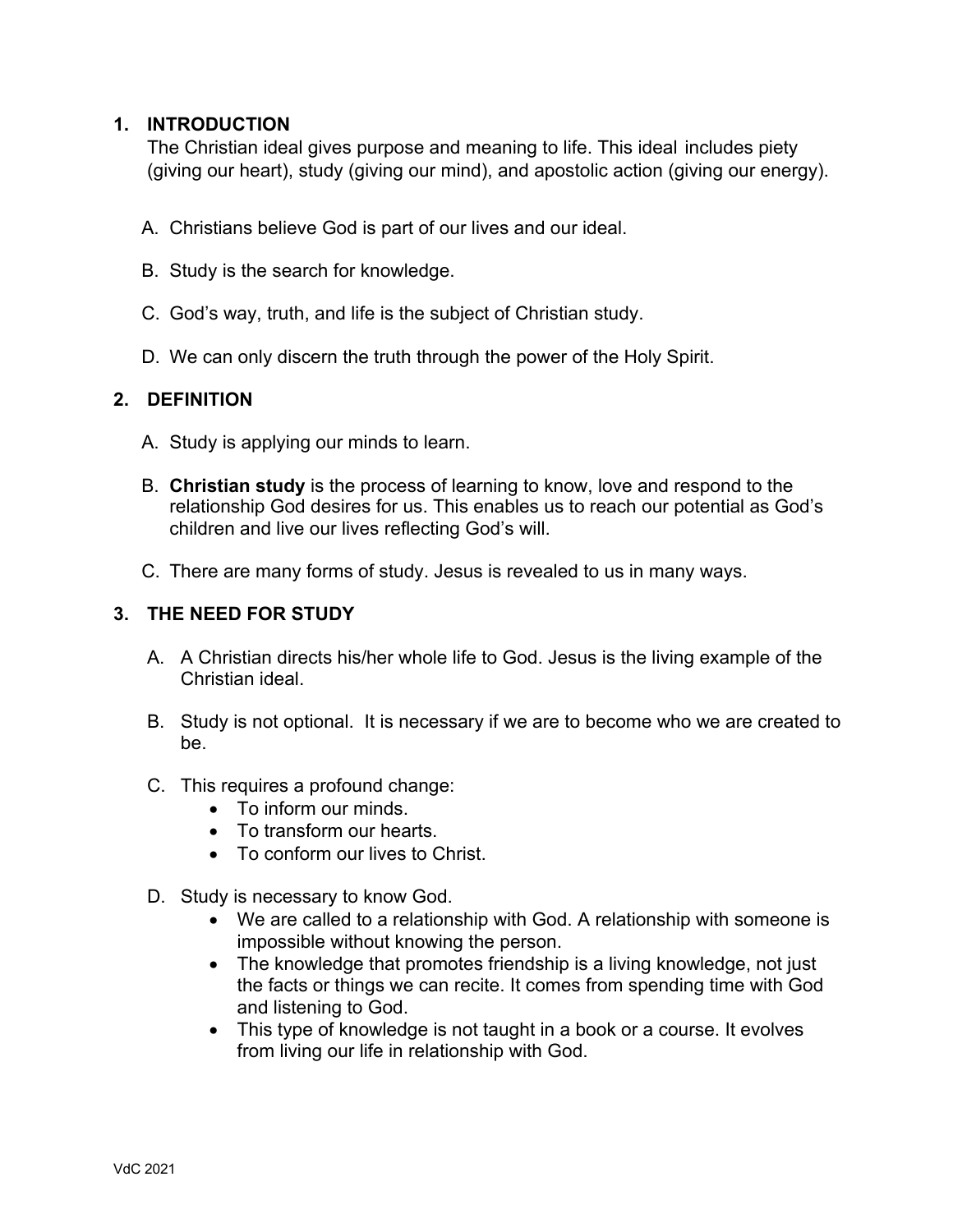#### **4. METHODS OF STUDY**

- A. Begin with prayer. There is an intimate relationship between prayer and study. We become closer to God when we devote ourselves to study. It deepens our relationship with God. We discover His power in our study.
- B. Develop a personal study plan.
	- Study is a personal process, not a mechanical one. We all study differently. Time in study should be enjoyable, not a chore.
	- Set aside a designated time to study. The amount of time doesn't matter. Building the habit is important. Start with realistic goals.
	- Revelation comes from listening to the Holy Spirit. Pray and study to deepen your awareness of God's plan for your life. (Outline ways to begin a study program. Share how you study and the format you use, pointing out that this is just one way to study, not the only way.)
	- God calls us to be obedient, not successful. If your study plan doesn't work, it's ok. Try something different.

#### **5. OBSTACLES TO STUDY**

- A. Fear: We are afraid of change and failure. We may be afraid we will not be able to understand or successfully complete a study. We may be afraid to face our doubts and not realize that this can mature our faith. We may deny our Godgiven gifts and fear how God may use them.
- B. Materialism: We spend our time and resources gathering things. We are so busy making money and accumulating possessions that we do not study.
- C. Busy-ness: We choose to spend our time doing other things and not taking the time to study.
- D. Pride: We believe we know enough to guide our lives without study. We want to be in control.
- E. Indifference: "I don't care" attitude and lack of motivation. We do not think we need to study. We are satisfied with the status quo.

#### **6. REMEDIES TO OBSTACLES**

We can overcome all obstacles through prayer. We are seeking God's direction and relying on His help.

A. Courage: Live with faith and trust in God's plan regardless of the consequences. Use God's power and let God guide and strengthen you.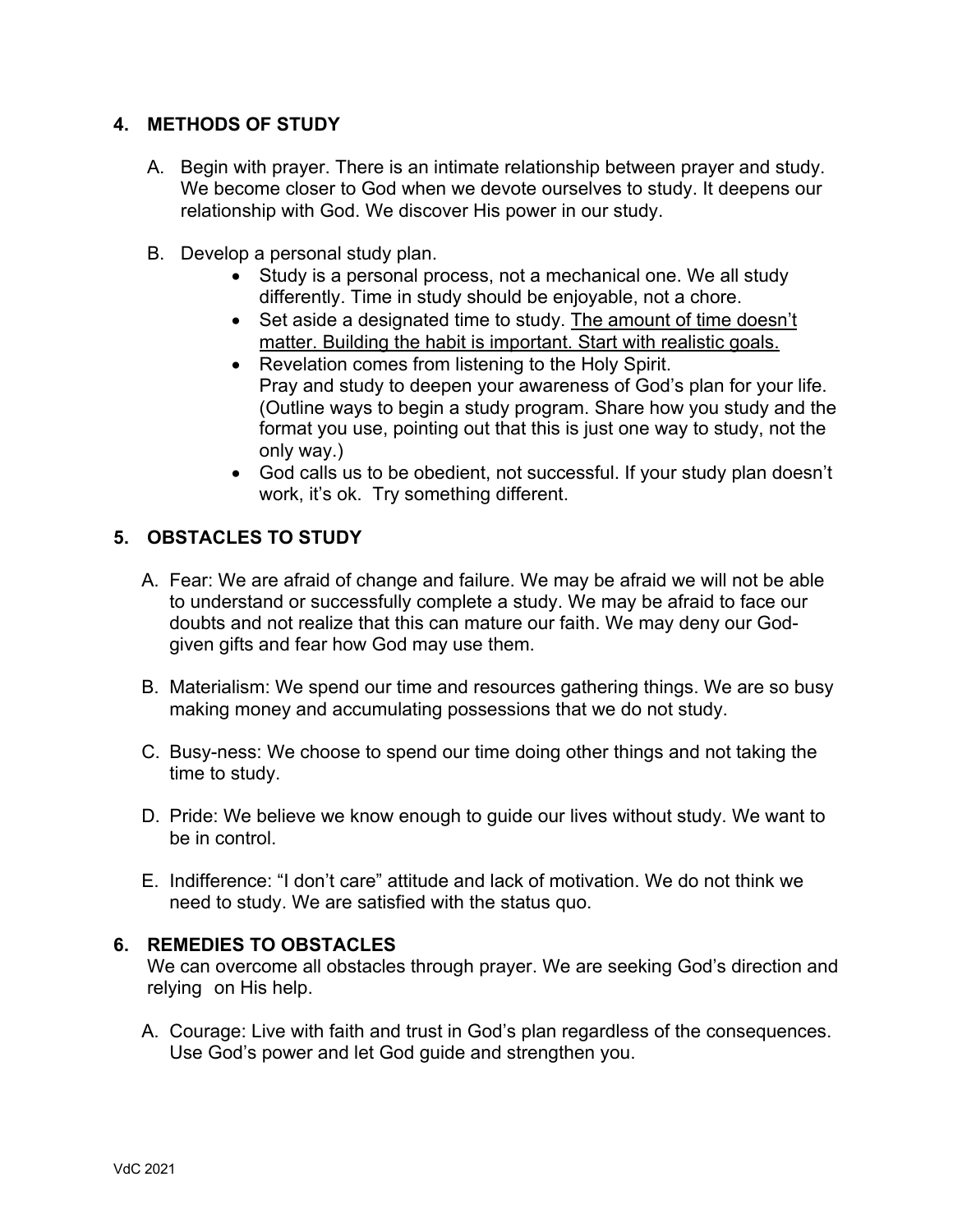- B. Dedication: Make and live the decision to seek God's will. Break the chains of material wants in favor of the desire to be a child of God.
- C. Prioritize: Free yourself from your worldly passions to give yourself time to study. Pay attention to what is most important -- your relationship with God.
- D. Humility: Recognize you are nothing without God, but God has made you something. When you act in humility, you are open to God's guidance.
- E. Commitment: Form good study habits and allow yourself grace if you fail.

#### **7. RESOURCES**

The Holy Bible is the foundation of all Christian study. It is God's relationship with creation. There is no better resource to increase your knowledge and strengthen your relationship with God. Vary translations for a broader understanding.

- A. Study guides offer practical help.
- B. Bible commentaries, handbooks, dictionaries, etc.
- C. Devotional books, planners, journals, Christian radio/video/apps and podcasts assist with keeping us on track.
- D. Have support. Studying in groups, Bible studies, lectures, and classes are a great way to share the joy of learning more.
- E. Everyone learns differently. We can study through art, music, theater, and discussion. The best way to study is the way that engages the mind and works for the individual.
- F. Pastors, Spiritual Directors, church leaders, VdC Sponsors, etc. make great mentors and guides to help with your study plan.

#### **8. CONCLUSION**

- A. The aim of study is to strengthen our relationship with God. It is revealed to us in the Scriptures. When we direct our whole life to Christ, (piety), we grow in wisdom.
- B. Out of gratitude for what God has done for us, we want to know God better. That happens through study. The result is:
	- Our minds are informed.
	- Our hearts are transformed.
	- Our lives are conformed to Christ, our ideal.